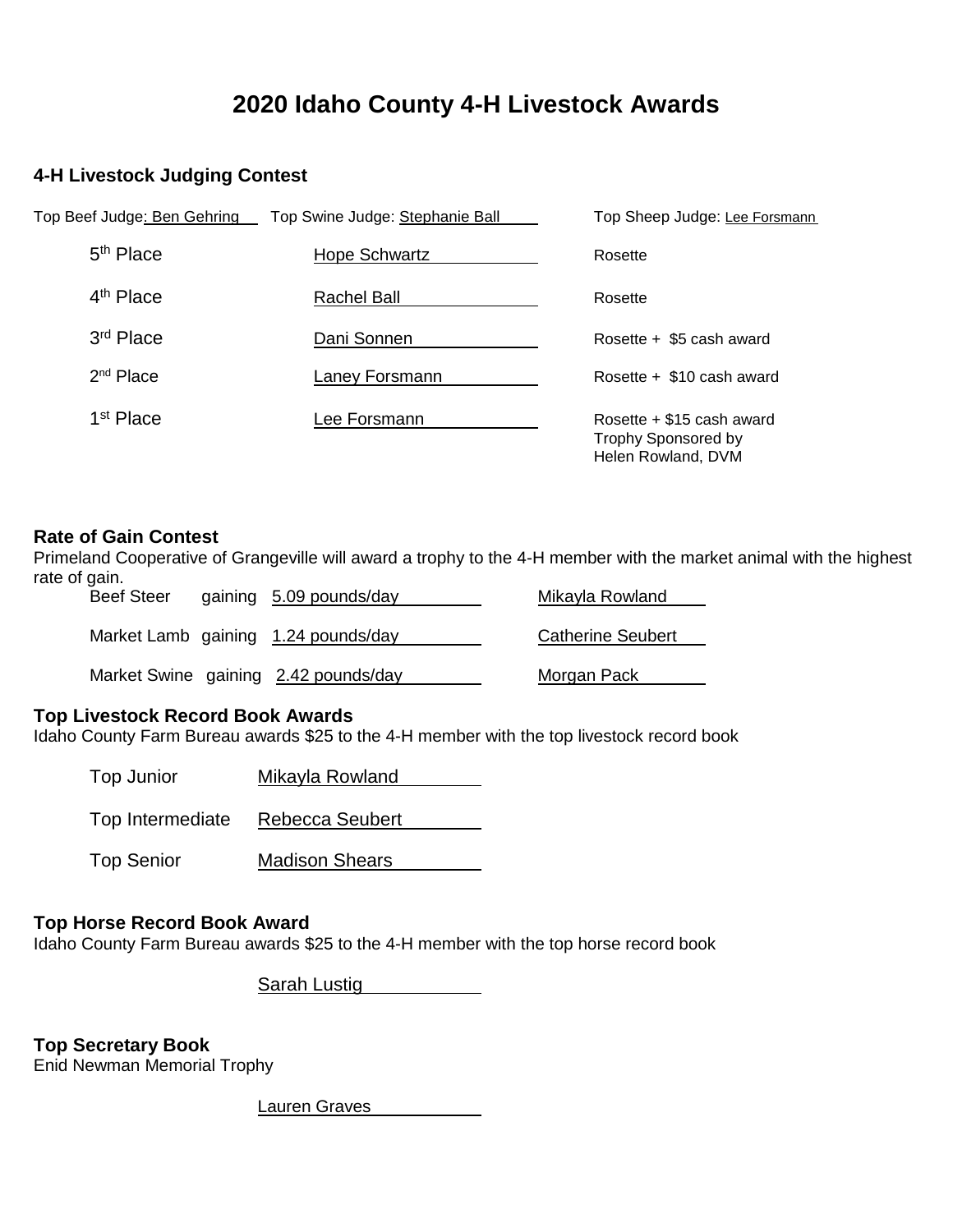#### **Top Agricultural Demonstration**

Farm Credit Services awards \$15 to the Top Junior, Intermediate and Senior Demonstrations.

| Junior Division: | <b>Reid Duclos</b> |
|------------------|--------------------|
| Int. Division:   | Makenna York       |
| Senior Division: | Halle Klapprich    |

#### **4-H Herdsmanship Award**

Farm Credit Services awards \$50 to the 4-H Club demonstrating the top sportsmanship, courtesy, stall and pen cleanliness and decorations.

Cottonwood Saddliers

#### **Top Community Service Project Poster**

A Top Project Ribbon is awarded to the club exhibiting the top community service poster.

Kamiah/Woodland Livestock

#### **Outstanding Hereford Award**

Jim & Julie Church, will present a trophy to the 4-H member exhibiting the top Hereford beef project (Jim will present)

Riley Enneking

#### **Largest Percentage of Beef Projects**

The Idaho/Lewis County Cattle Association presents a \$10 cash award to the 4-H club exhibiting the largest percentage of beef projects.

Camas Livestock

#### **Champion Breeding Beef Female Awards**

The Idaho/Lewis County Cattle Association presents a cash award to the Grand Champion and the Reserve Grand Champion Breeding Beef Female. (Frank McIntire will present)

Receiving a \$75 cash award for the Reserve Campion Breeding Beef Female: Hailey Hanson

Receiving a \$100 cash award for the Grand Champion Breeding Beef Female: Chloe Rowland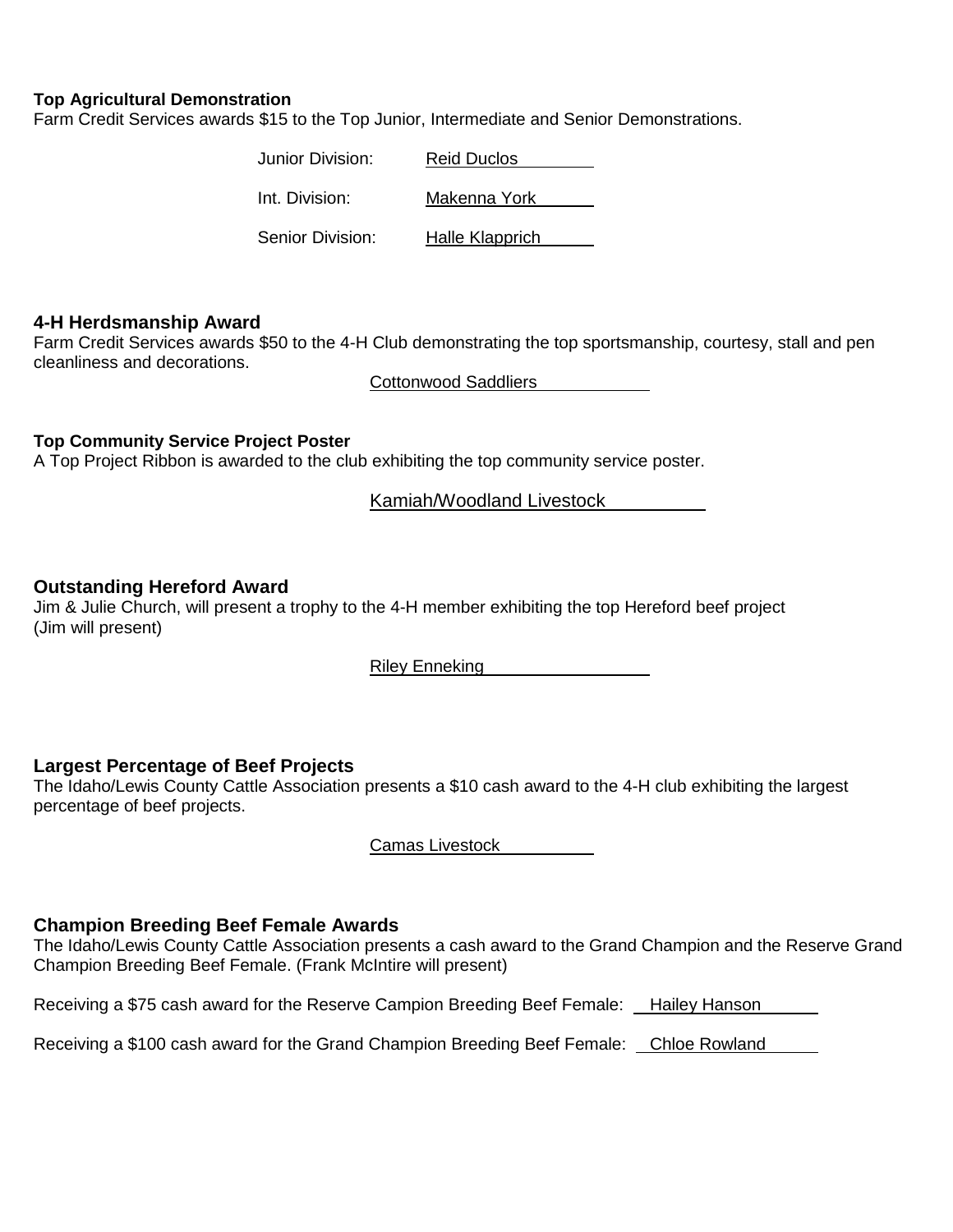#### **Top Feeder Pig Project Award**

The Stuivenga Family, Grangeville, presents a trophy and a cash award to the 4-H members with the 1<sup>st</sup> and 2<sup>nd</sup> place feeder pig project

2<sup>nd</sup> : David Farmer 1<sup>st</sup>: Terry Eich

#### **Top Over-All Swine Project Award**

Lindy Hinkelman, Greencreek, presents a trophy to the 4-H member with the most outstanding swine project

Sawyer Astle

#### **Top Over-All Sheep Project Award**

Pat Long, Grangeville, presents a trophy to the 4-H member with the most outstanding sheep project

Taylor Bransford

# **Top Over-All Beef Project Award**

The Idaho Cattle Association presents a belt buckle to the 4-H or FFA member with the most outstanding beef project. Here to present the award is Shane Kerner with the Idaho Cattle Association out of Boise.

Mason Klapprich

# **Top Over-All Agriculture Project**

The 4-H member with the top over-all Agriculture 4-H project will receive a trophy and have his/her name engraved on the Joe Enneking Senior trophy kept in the trophy case at the Idaho County Courthouse.

Chloe Rowland

# **Dave Klapprich Memorial Award**

This award is given to a graduating senior who illustrates the goals of the 4-H program. While project work is important, club work, leadership, public speaking, and community service are also a large part of the over-all 4-H program. The winner will receive a trophy and have his/her name engraved on the trophy kept in the trophy case at the Idaho County Courthouse. (Judy Klapprich will present)

Jessie Sonnen